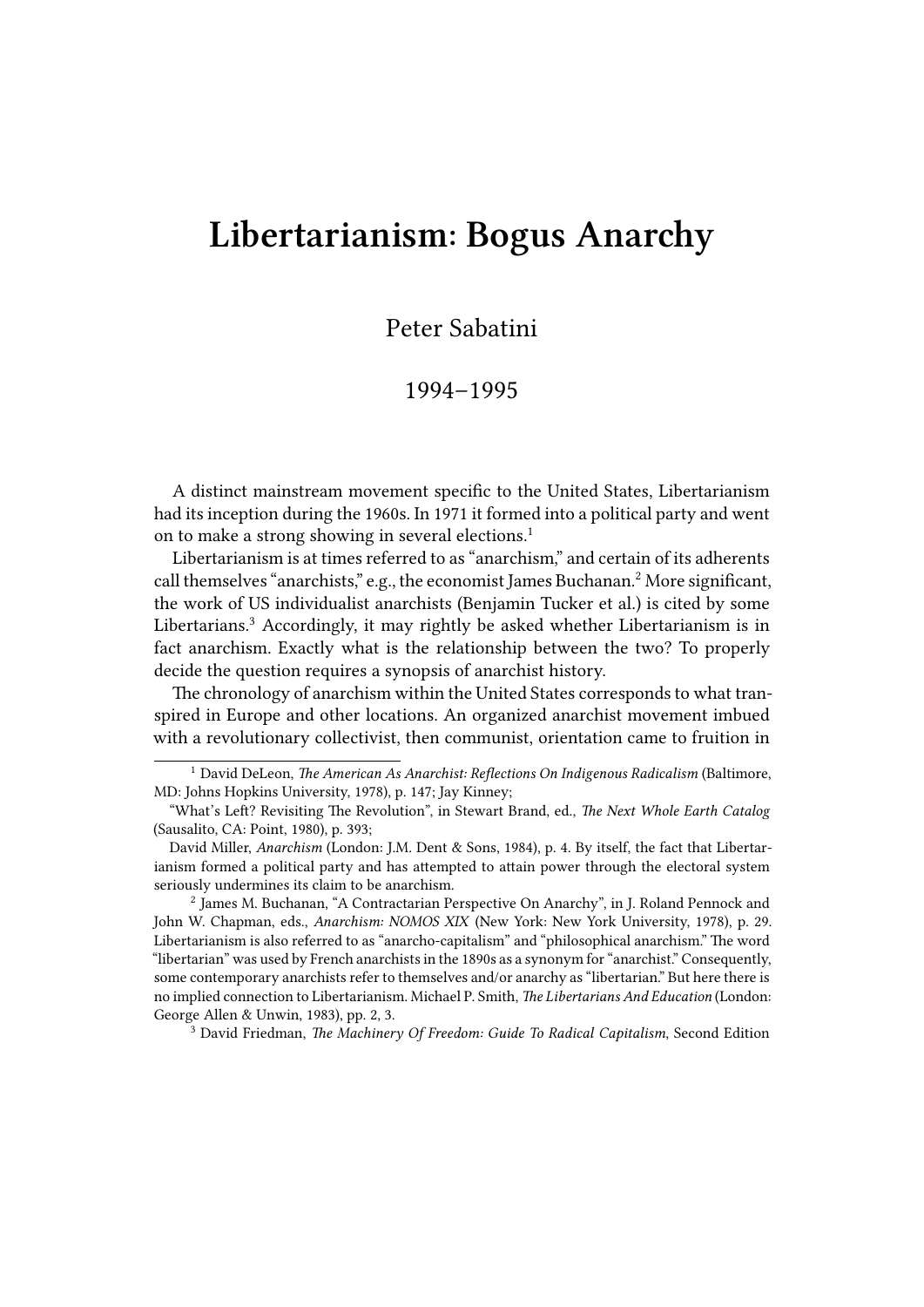the late 1870s. At that time, Chicago was a primary center of anarchist activity within the USA, due in part to its large immigrant population.<sup>4</sup> (Chicago was also where the Haymarket affair occurred in 1886. An unknown assailant threw a bomb as police broke up a public protest demonstration. Many radicals were arrested, and several hanged on the flimsiest of evidence.) Despite off and on political repression, the US anarchist movement continued in an expansive mode until the mid-1890s, when it then began to flounder. By 1900, anarchy was visibly in decline.<sup>5</sup>

But like its counterpart in Europe, anarchism's marginalization in the United States was temporarily slowed by the arrival of syndicalism. North American syndicalism appeared 1904–1905 in the form of a militant unionism known as the Industrial Workers of the World (IWW). Anarchists entered the IWW along with revolutionary socialists. The alliance did not last long.<sup>6</sup> Internal squabbles soon split the IWW, and for a time there existed anarchist and socialist versions. Finally, with involvement of the US in WWI, the anarchist IWW, and anarchism in general, dropped from the public domain.<sup>7</sup>

Anarchy in the USA consisted not only of the Bakunin-collectivist/syndicalist and Kropotkin-communist strains, but also the Proudhon-mutualist/individualist variant associated most closely with Benjamin Tucker. Individualist anarchy actually had a longer history of duration within the United States than the other two, but not only because Proudhon preceded Bakunin and Kropotkin. There were other individualist anarchists before Tucker who had ties to various radical movements which predate Proudhon. Within the United States of early to mid-19<sup>th</sup> century, there appeared an array of communal and "utopian" counterculture groups (including the so-called free love movement). William Godwin's anarchism exerted an ideological influence on some of this, but more so the socialism of Robert Owen and Charles Fourier.<sup>8</sup> After success of his British venture, Owen himself established a

<sup>(</sup>La Salle, IL: Open Court, 1989), pp. 37, 113; Murray Rothbard, *For A New Liberty: The Libertarian Manifesto* (Lanham, MD: University Press of America, 1978), pp. 51–52.

<sup>4</sup> Bruce Nelson, BeyondThe Martyrs: *A Social History of Chicago's Anarchists*, 1870–1900 (New Brunswick, NJ: Rutgers University, 1988), pp. 4, 15, 25; Laurence Veysey,

*The Communal Experience: Anarchist and Mystical Counter-Cultures in America* (New York: Harper & Row, 1973), p. 35.

<sup>5</sup> Ibid., p. 35.

<sup>6</sup> Sima Lieberman, *Labor Movements And Labor Thought: Spain, France, Germany, and the United States* (New York: Praeger Publishers, 1986), p. 247.

Dorothy Gallagher, *All The Right Enemies: The Life and Murder of Carlo Tresca* (New Brunswick, NJ: Rutgers University, 1988), pp. 60–61.

<sup>7</sup> James Joll, *The Anarchists*. Second Edition (London: Metheun, 1979), pp. 201–203; Miller, pp. 134–135;

Terry M. Perlin, *Anarchist-Communism In America*, 1890–1914 (Ph.D. dissertation, Brandeis University, 1970), p. 294.

<sup>8</sup> John C. Spurlock, *Free Love: Marriage and Middle-Class Radicalism in America*, 1825–1860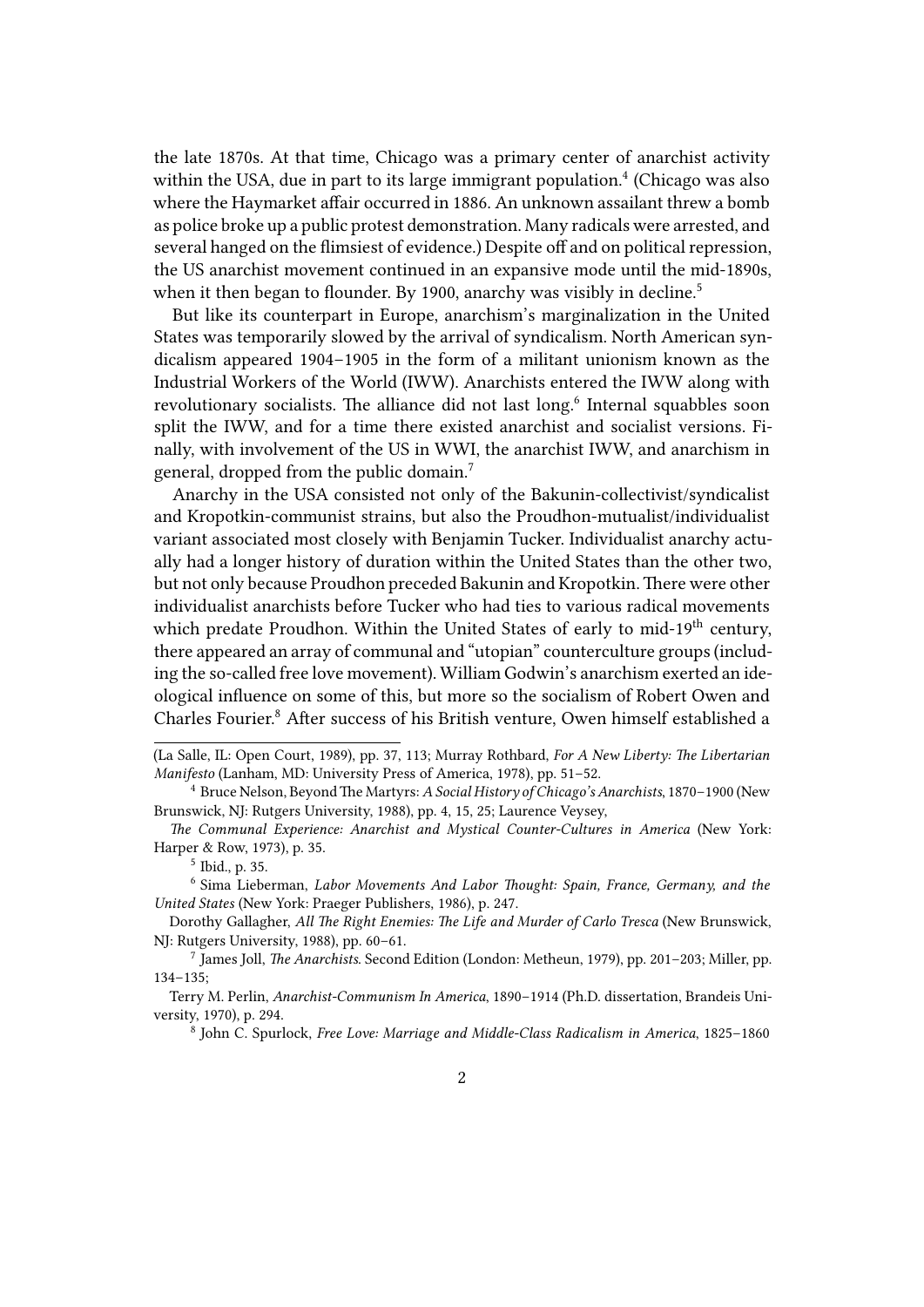cooperative community within the United States at New Harmony, Indiana during 1825. One member of this commune was Josiah Warren (1798–1874), considered to be the first individualist anarchist.<sup>9</sup> After New Harmony failed Warren shifted his ideological loyalties from socialism to anarchism (which was no great leap, given that Owen's socialism had been predicated on Godwin's anarchism).<sup>10</sup>

Then he founded his own commune ("Modern Times") and propounded an individualist doctrine which nicely dovetailed with Proudhon's mutualism arriving from abroad.<sup>11</sup> Warren's activities attracted a number of converts, some of whom helped to further develop American mutualism. The most important of these were Ezra Heywood (1829–1893), William B. Greene (1819–1878), and Lysander Spooner (1808–1887). The advent of the Civil War put an end to much of the utopian movement and its communal living experiments. Individualist anarchism was itself reduced to an agitprop journalistic enterprise of some measurable popularity.<sup>12</sup>

And in this form it found its most eloquent voice with Benjamin Tucker and his magazine Liberty. Tucker had been acquainted with Heywood and other individualist anarchists, and he subsequently converted to mutualism.<sup>13</sup> Thereafter he served as the movement's chief polemist and guiding hand.

The Proudhonist anarchy that Tucker represented was largely superseded in Europe by revolutionary collectivism and anarcho-communism. The same changeover occurred in the US, although mainly among subgroups of working class immigrants who were settling in urban areas. For these recent immigrants caught up in tenuous circumstances within the vortex of emerging corporate capitalism, a revolutionary anarchy had greater relevancy than go slow mutualism. On the other hand, individualist anarchism also persisted within the United States because it had the support of a different (more established, middle class, and formally educated) audience that represented the earlier stream of indigenous North American radicalism reflecting this region's unique, and rapidly fading, decentralized economic development. Although individualist and communist anarchy are fundamentally one and the same doctrine, their respective supporters still ended

<sup>(</sup>New York: New York University, 1988), pp. 28, 62.

<sup>9</sup> James J. Martin, *Men Against The State: The Expositors of Individualist Anarchism in America 1827–1908* (New York: Libertarian Book Club, 1957), pp. 14, 17;

William O. Reichert, *Partisans Of Freedom: A Study in American Anarchism* (Bowling Green, OH: Bowling Green University, 1976), p. 66.

<sup>10</sup> G.D.H. Cole, *Socialist Thought: The Forerunners 1789–1859* (London: Macmillan, 1953), pp. 87–88.

<sup>11</sup> Martin, p. 97.

<sup>12</sup> Veysey, pp. 35, 36.

<sup>13</sup> Edward K. Spann, *Brotherly Tomorrows: Movements for a Cooperative Society in America 1820–1920* (New York: Columbia University, 1989), p. 146.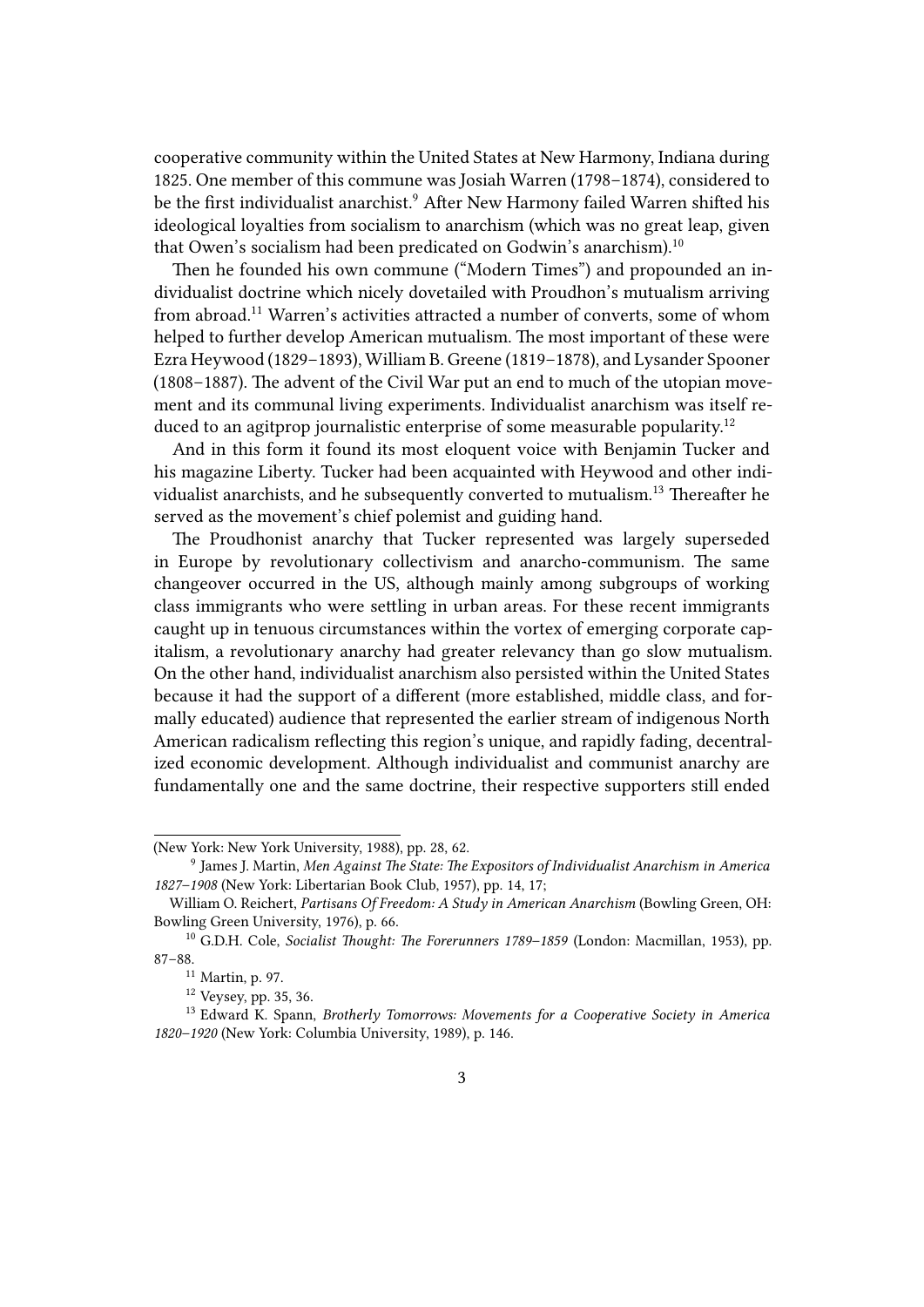up at loggerheads over tactical differences.<sup>14</sup> But in any event, the clash between the two variants was ultimately resolved by factors beyond their control. Just as anarcho-communism entered a political twilight zone in the 1890s, American mutualism did likewise. Tucker's bookstore operation burned down in 1908, and this not only terminated publication of Liberty, but also what remained of the individualist anarchism "movement." The aggregate of support upon which this thread of thought had depended was already in dissipation.<sup>15</sup> Individualist anarchy after 1900 receded rapidly to the radical outback.

What then does any of this have to do with Libertarianism? In effect, nothing, aside from a few unsupported claims. Libertarianism is not anarchism, but actually a form of liberalism. It does, however, have a point of origin that is traceable to the same juncture as anarchism's marginalization. So in this limited sense there is a shared commonality. To be more precise, the rapid industrialization that occurred within the United States after the Civil War went hand in glove with a sizable expansion of the American state.<sup>16</sup> At the turn of the century, local entrepreneurial (proprietorship/partnership) business was overshadowed in short order by transnational corporate capitalism.<sup>17</sup> The catastrophic transformation of US society that followed in the wake of corporate capitalism fueled not only left wing radicalism (anarchism and socialism), but also some prominent right wing opposition from dissident elements anchored within liberalism. The various stratum comprising the capitalist class responded differentially to these transpiring events as a function of their respective position of benefit. Small business that remained as such came to greatly resent the economic advantage corporate capitalism secured to itself, and the sweeping changes the latter imposed on the presumed ground rules of bourgeois competition.<sup>18</sup>

Nevertheless, because capitalism is liberalism's raison d'être, small business operators had little choice but to blame the state for their financial woes, otherwise they moved themselves to another ideological camp (anti-capitalism). Hence, the enlarged state was imputed as the primary cause for capitalism's "aberration" into

<sup>&</sup>lt;sup>14</sup> For example, see the vitriolic exchange between Kropotkin and Tucker. Peter Kropotkin, *Modern Science And Anarchism*, Second Edition (London: Freedom Press, 1923), pp. 70–71. Benjamin R. Tucker, *Instead Of A Book, By A Man Too Busy To Write One* (New York: Haskell House, 1969), pp. 388–389.

<sup>15</sup> Martin, pp. 258–259.

<sup>&</sup>lt;sup>16</sup> See, Stephen Skowronek, Building A New American State: The Expansion of National Administrative Capacities, 1877–1920 (Cambridge: Cambridge University, 1982).

<sup>17</sup> See, Olivier Zunz, *Making America Corporate 1870–1920* (Chicago: University of Chicago, 1990).

<sup>18</sup> David M. Gordon, *Richard Edwards and Michael Reich, Segmented Work, Divided Workers: The Historical Transformation of Labor in the United States* (Cambridge: Cambridge University, 1982), pp. 109, 110.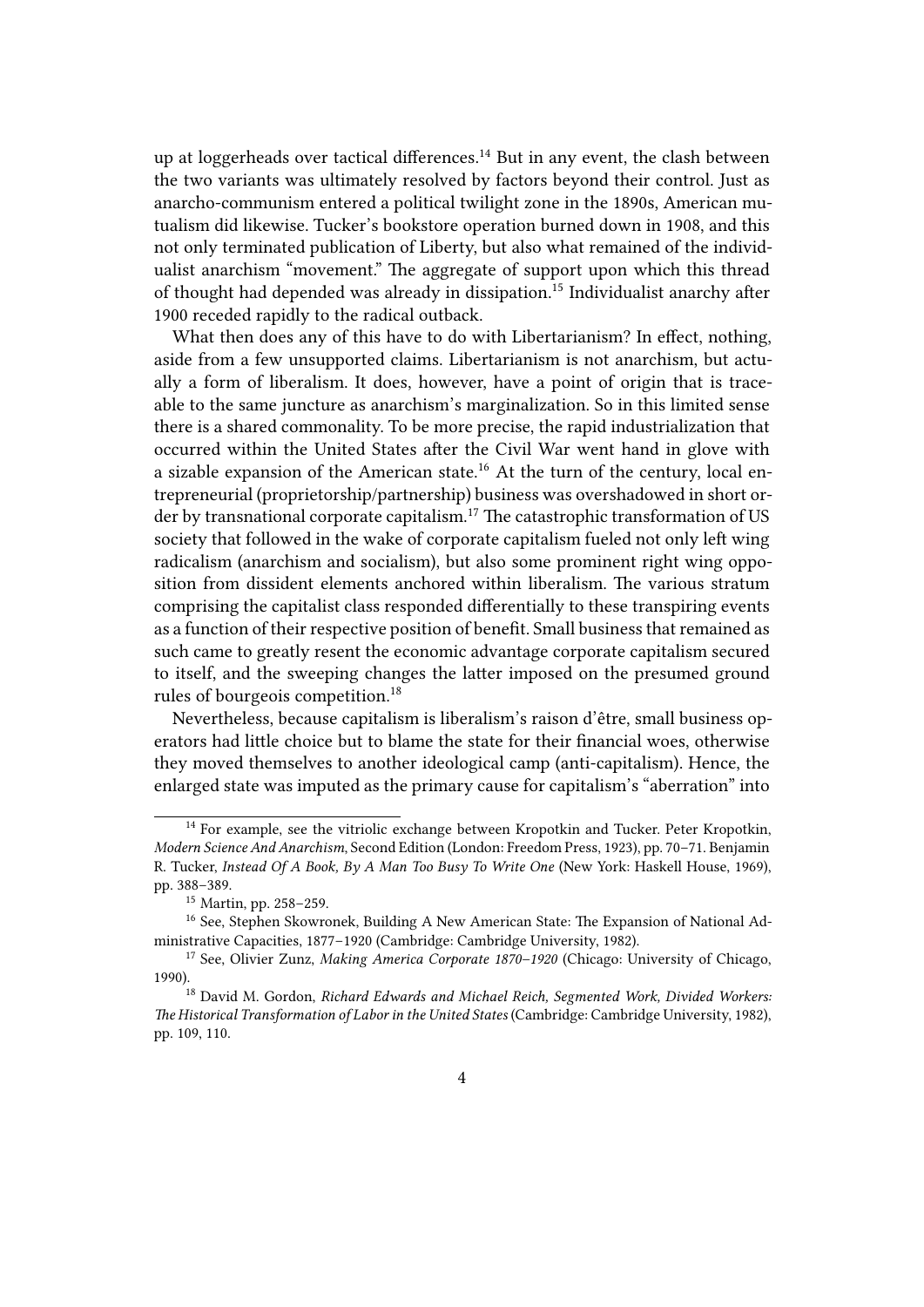its monopoly form, and thus it became the scapegoat for small business complaint. Such sentiments are found vented within a small body of literature extending from this time, e.g., Albert Jay Nock's Our Enemy, The State (1935); what may now rightly be called proto-Libertarianism.<sup>19</sup>

As a self-identified ideological movement, however, Libertarianism took more definite shape from the 1940s onward through the writings of novelist Ayn Rand. The exaltation of liberal individualism and minimal state laissez-faire capitalism that permeates Rand's fictional work as a chronic theme attracted a cult following within the United States. To further accommodate supporters, Rand fashioned her own popular philosophy ("Objectivism") and a membership organization. Many of those who would later form the nucleus of Libertarianism came out of Objectivism, including two of its chief theoreticians, John Hospers and Murray Rothbard.<sup>20</sup> Another conduit into Libertarianism carried a breakaway faction from William F. Buckley's college youth club, the Edmund Burke-style conservative Young Americans For Freedom.<sup>21</sup> More academic input arrived from the Austrian school of neoclassical economics promulgated by F.A. Hayek and Ludwig von Mises (of which the economist Rothbard subscribes).<sup>22</sup> All these marginal streams intermingled during the mid to late 1960s, and finally settled out as Libertarianism in the early 1970s.<sup>23</sup>

It is no coincidence that Libertarianism solidified and conspicuously appeared on the scene just after the United States entered an economic downturn (at the same time Keynesian economics was discredited and neoclassical theory staged a comeback). The world-wide retrenchment of capitalism that began in the late 1960s broke the ideological strangle hold of a particular variant of (Locke-Rousseau) liberalism, thereby allowing the public airing of other (Locke-Burke) strains representing disaffected elements within the capitalist class, including small business interests. Libertarianism was one aspect of this New Right offensive. It appeared

<sup>19</sup> Albert Jay Nock, *Our Enemy, The State* (Caldwell, ID: Caxton Printers, 1935).

Peter Marshall, *Demanding The Impossible: A History of Anarchism* (London: HarperCollins, 1992), p. 560.

Veysey, p. 36.

<sup>20</sup> John Hospers, *Libertarianism: A Political Philosophy for Tomorrow* (Los Angeles: Nash Publishing, 1971), p. 466.

Ted Goertzel, *Turncoats And True Believers: The Dynamics of Political Belief and Disillusionment* (Buffalo, NY: Prometheus Books, 1992), pp. 141, 263.

<sup>21</sup> DeLeon, pp. 119–123; Micheal G. Newbrough, *Individualist Anarchism In American Political Thought* (Ph.D. dissertation, University of California, Santa Barbara, 1975), p. 216.

 $22$  Murray Rothbard is the "academic vice president" of the Ludwig von Mises Institute at Auburn, Alabama, and contributing editor to its publication, *The Free Market*. Llewellyn H. Rockwell Jr., ed., The Free Market 11(7–8), July-August 1993, 1–8.

<sup>23</sup> Newbrough, p. 217.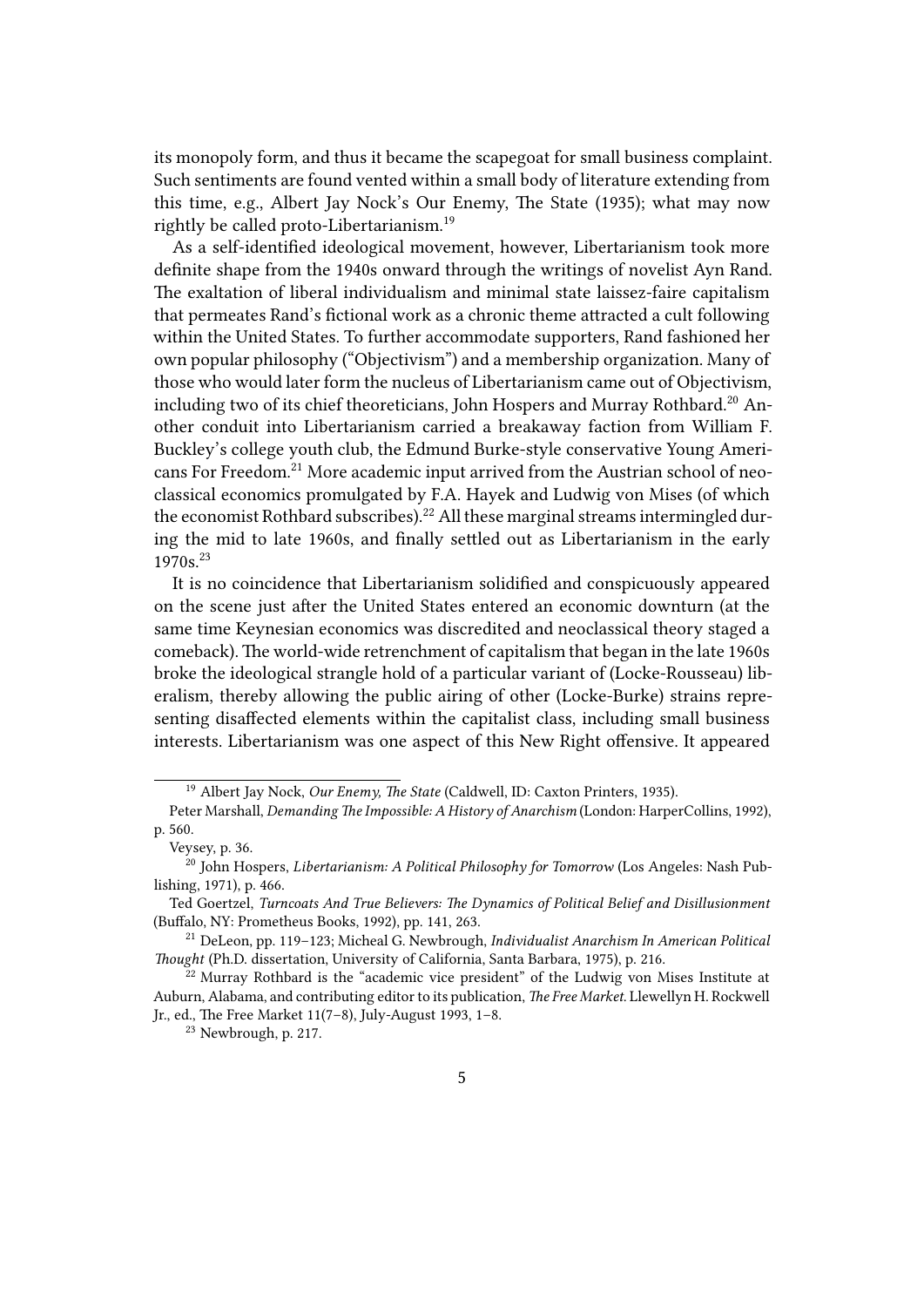to be something sui generis. Libertarianism provided a simplistic status quo explanation to an anxious middle class threatened by the unfathomed malaise of capitalism and growing societal deterioration, i.e., blame the state. And this prevalent grasping at straws attitude accounts for the success of Robert Nozick's popularization of Libertarianism, Anarchy, State, And Utopia (1974). It rode the crest of this polemic rift within liberalism. The book was deemed controversial, even extreme, by establishment liberals (and social democrats long pacified by the welfare state), who, secure in power for decades, were now under sustained attack by their own right wing. Yet at bedrock, Nozick's treatise was nothing more than old wine in a new bottle, an updating of John Locke.<sup>24</sup>

Libertarianism is not anarchism. Some Libertarians readily admit this. For example, Ayn Rand, the radical egoist, expressly disavows the communal individuality of Stirner in favor of liberalism's stark individualism.<sup>25</sup> Plus Robert Nozick makes pointed reference to the US individualist anarchists, and summarily dismisses them.<sup>26</sup> This explicit rejection of anarchism is evidence of the basic liberalist ideology that Libertarians hold dear. But more specifically, within the movement itself there exist factional interests.<sup>27</sup> There are Libertarians who emphasize lifestyle issues and civil liberties (an amplification of John Stuart Mill's On Liberty). They want the state out of their "private" lives, e.g., in drug use and sexual activity. Others are chiefly concerned with economics. They champion laissez-faire *"free-market"* neoclassical economics, and fault the state for corrupting "natural" capitalism. Although both groups despise the state intensely, neither wants to completely do away with it. This minimal state position, sufficient by itself to debar Libertarianism from classification as anarchism, is embraced by Rand, Buchanan, Hospers, and Nozick.<sup>28</sup> More revealing, however, is why Libertarians retain the state. What they always insist on maintaining are the state's coercive apparatuses of law, police, and military.<sup>29</sup> The reason flows directly from their view of human nature, which is a hallmark of liberalism, not anarchism. That is, Libertarianism ascribes social problems within society (crime, poverty, etc.) to an inherent disposition of humans (re: why Locke argues people leave the "state of nature"), hence

<sup>24</sup> John Gray, *Liberalism* (Minneapolis: University of Minnesota, 1986), pp. xi, 41; J.G. Merquior, Liberalism: Old and New (Boston: Twayne Publishers, 1991), p. 138.

<sup>25</sup> Ayn Rand and Nathaniel Branden, *The Virtue of Selfishness: A New Concept of Egoism* (New York: Signet Books, 1964), p. 135.

<sup>26</sup> Robert Nozick, *Anarchy, State, And Utopia* (New York: Basic Books, 1974), p. 276.

Also see, Tibor Machan, "Libertarianism: The Principle of Liberty", in George W. Carey, ed., *Freedom And Virtue: The Conservative/Libertarian Debate* (Lanham, MD: University Press of America and The Intercollegiate Studies Institute, 1984), pp. 40–41.

<sup>27</sup> Goertzel, p. 262.

 $28$  Gray, p. 42; Hospers, p. 417; Nozick, p. 276; Rand and Branden, pp. 112, 113.

<sup>29</sup> Hospers, p. 419; Nozick, p. ix; Rand and Branden, p. 112.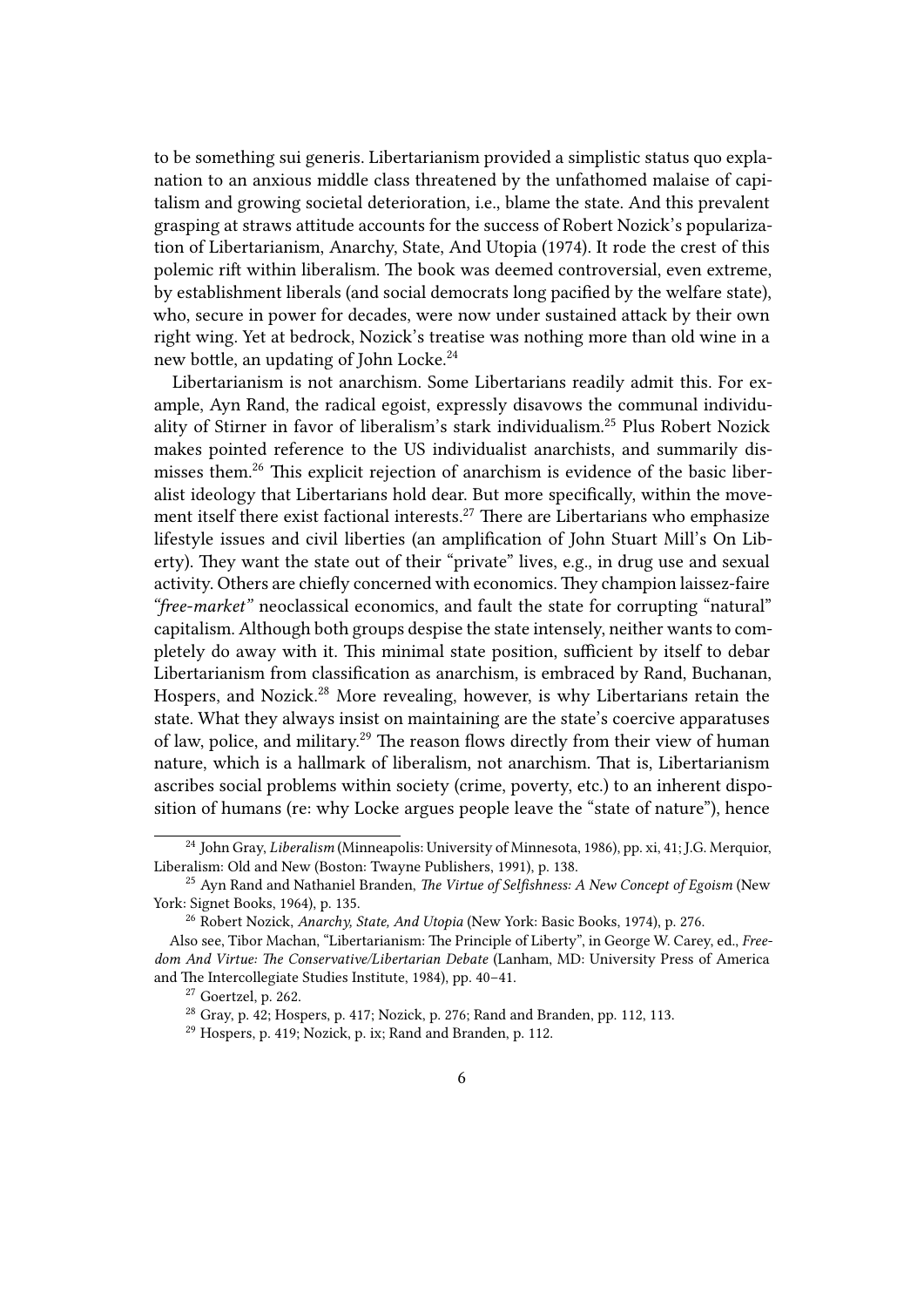the constant need for "impartial" force supplied by the state. Human corruption and degeneracy stemming from structural externalities as a function of power is never admitted because Libertarianism, like liberalism, fully supports capitalism. It does not object to its power, centralization, economic inequality, hierarchy, and authority. The "liberty" to exploit labor and amass property unencumbered by the state is the quintessence of capitalism, and the credo of Libertarianism née liberalism, all of which is the utter negation of anarchism.

Lastly to be addressed is the apparent anomaly of Murray Rothbard. Within Libertarianism, Rothbard represents a minority perspective that actually argues for the total elimination of the state. However Rothbard's claim as an anarchist is quickly voided when it is shown that he only wants an end to the public state. In its place he allows countless private states, with each person supplying their own police force, army, and law, or else purchasing these services from capitalist venders.<sup>30</sup> Rothbard has no problem whatsoever with the amassing of wealth, therefore those with more capital will inevitably have greater coercive force at their disposal, just as they do now. Additionally, in those rare moments when Rothbard (or any other Libertarian) does draw upon individualist anarchism, he is always highly selective about what he pulls out. Most of the doctrine's core principles, being decidedly anti-Libertarianism, are conveniently ignored, and so what remains is shrill anti-statism conjoined to a vacuous freedom in hackneyed defense of capitalism. In sum, the "anarchy" of Libertarianism reduces to a liberal fraud. David Wieck's critique of Rothbard, applicable to Libertarianism in general, will close this discussion.

"Out of the history of anarchist thought and action Rothbard has pulled forth a single thread, the thread of individualism, and defines that individualism in a way alien even to the spirit of a Max Stirner or a Benjamin Tucker, whose heritage I presume he would claim  $-$  to say nothing of how alien is his way to the spirit of Godwin, Proudhon, Bakunin, Kropotkin, Malatesta, and the historically anonymous persons who through their thoughts and action have tried to give anarchism a living meaning. Out of this thread Rothbard manufactures one more bourgeois ideology."<sup>31</sup>

<sup>&</sup>lt;sup>30</sup> Murray N. Rothbard, "Society Without A State", in Pennock and Chapman, eds., p. 192.

<sup>31</sup> David Wieck, "Anarchist Justice", in Pennock and Chapman, eds., pp. 227–228.